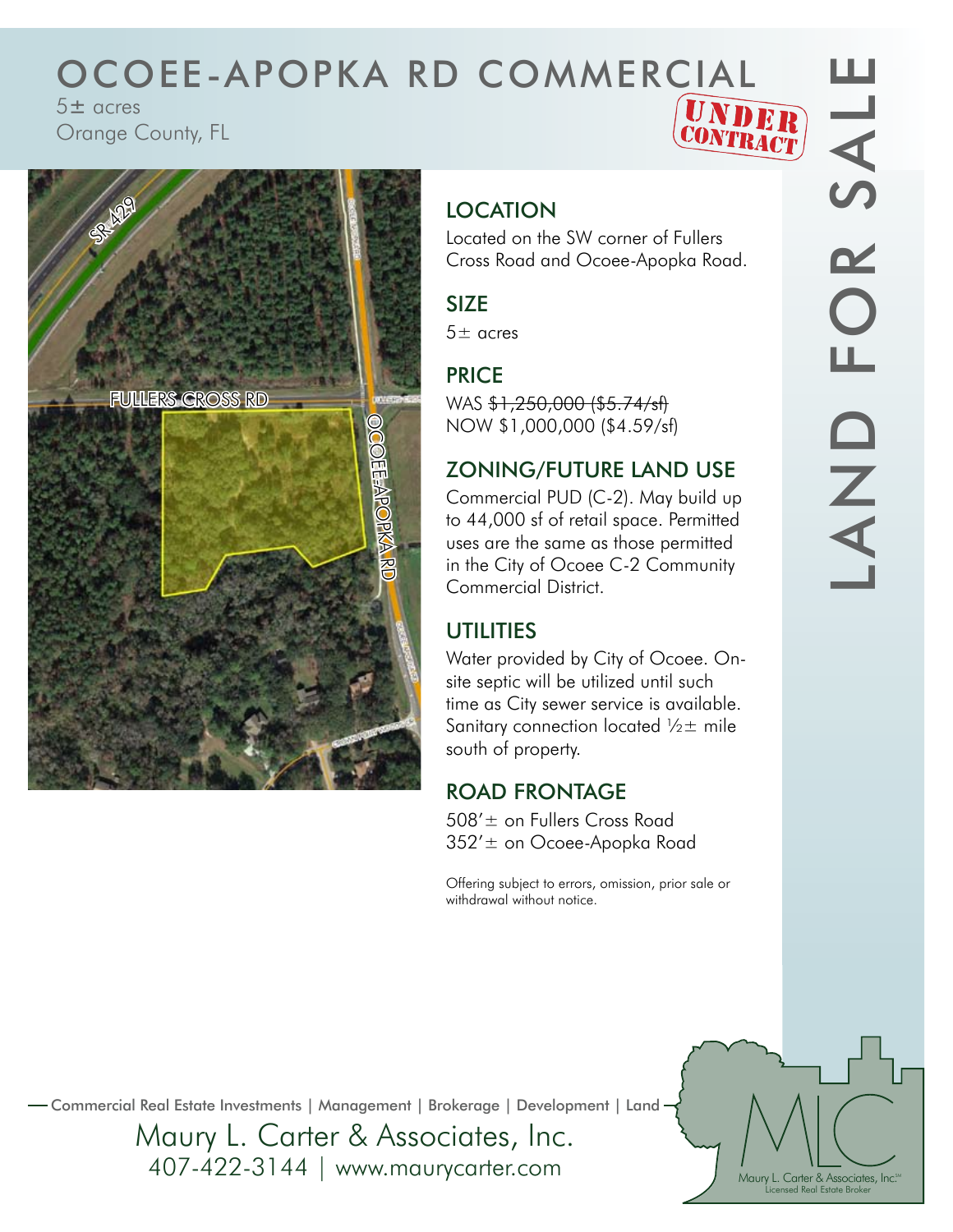# OCOEE-APOPKA RD COMMERCIAL

 $5±$  acres Orange County, FL

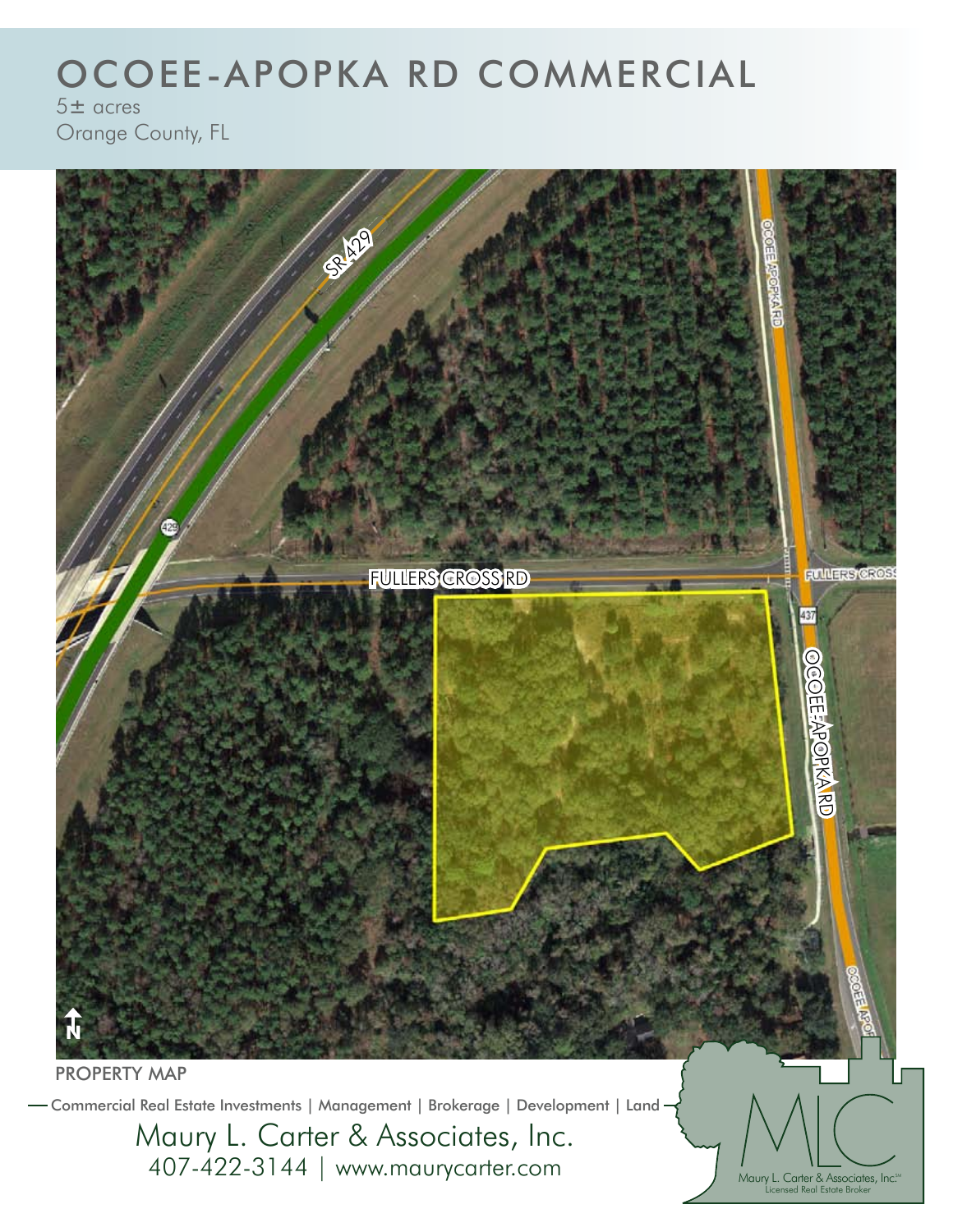## OCOEE-APOPKA RD COMMERCIAL

 $5 + \alpha$ cres Orange County, FL

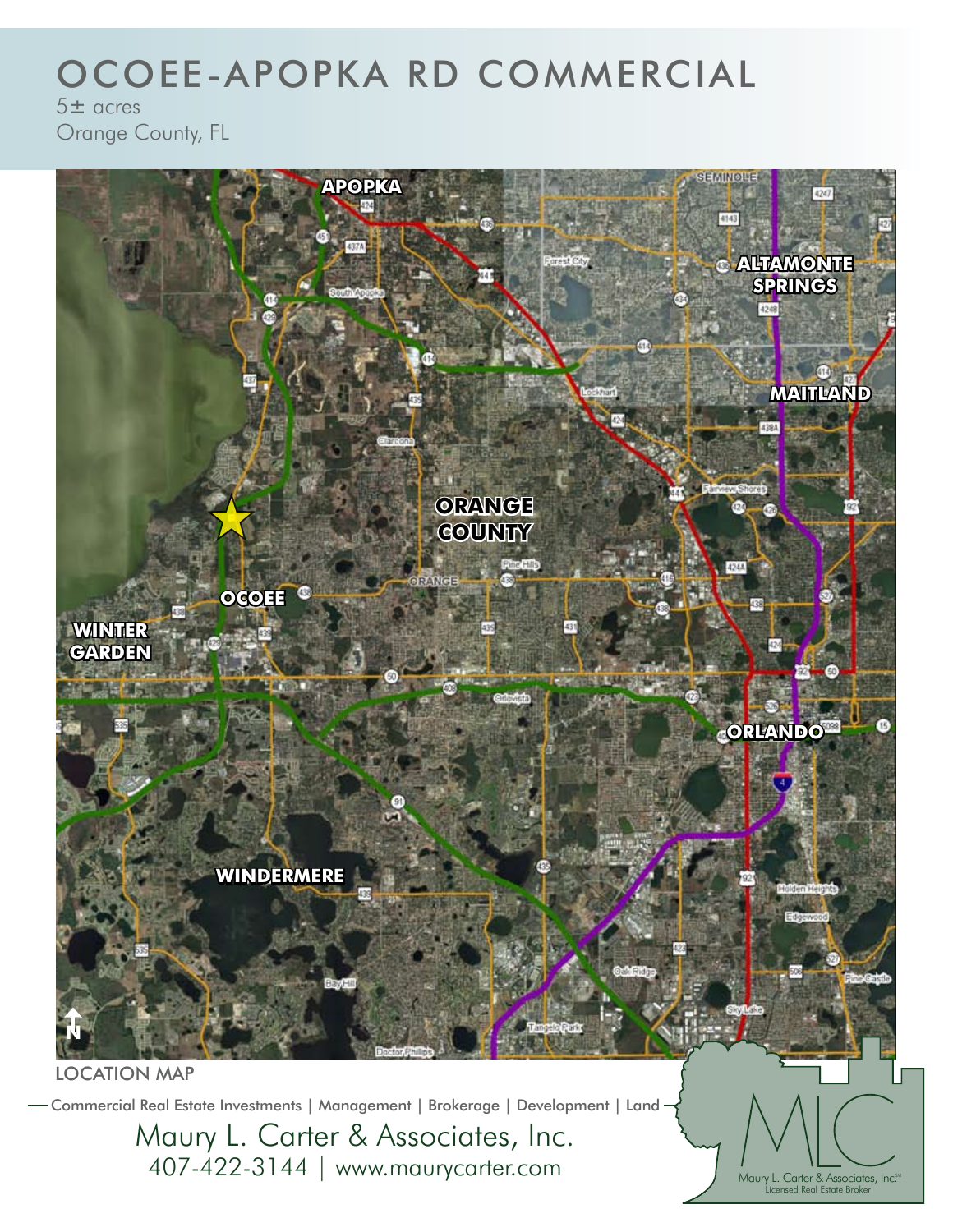